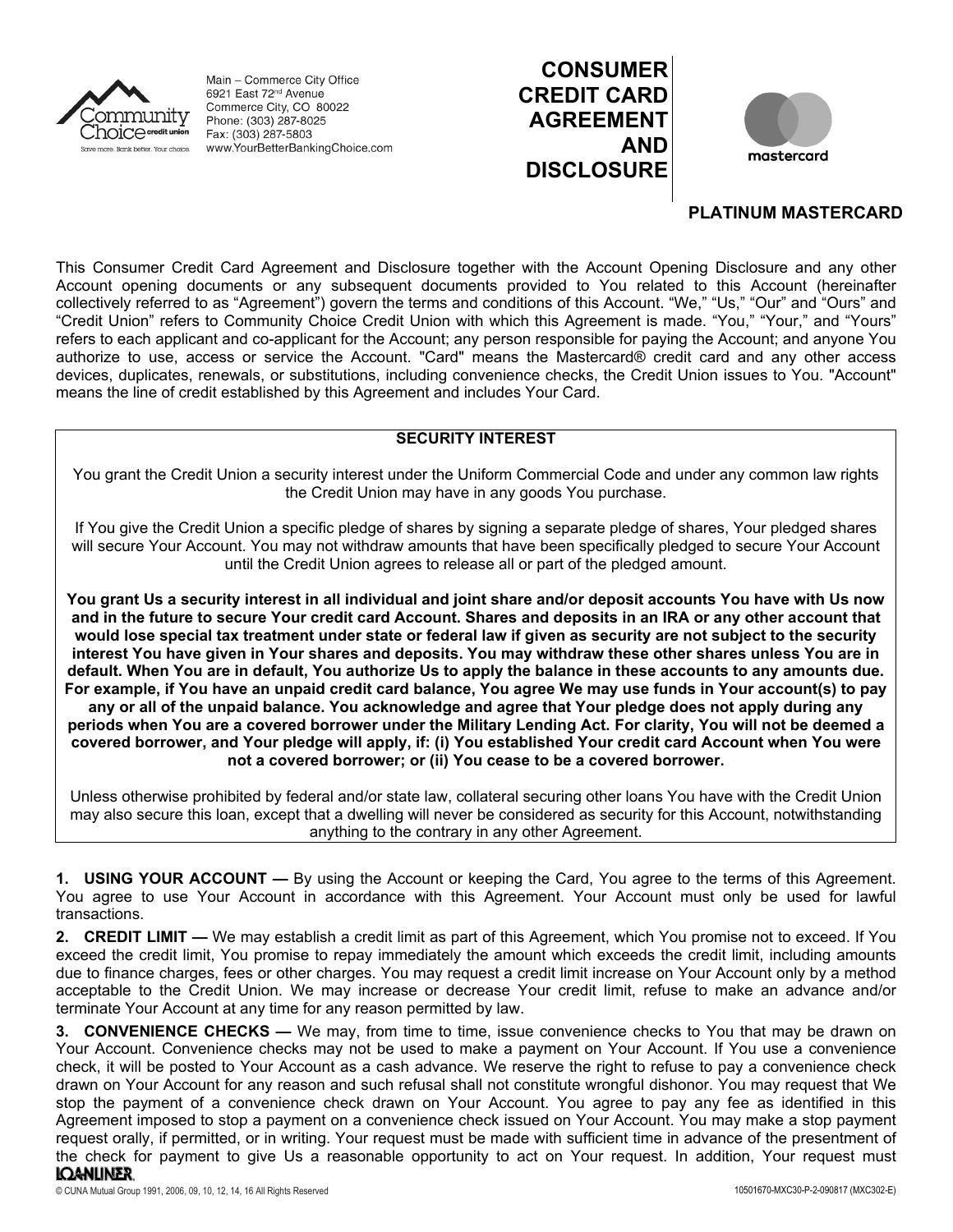accurately describe the check including the exact Account number, the payee, any check number that may be applicable, and the exact amount of the check. If permitted, You may make a stop payment request orally but such a request will expire after 14 days unless You confirm Your request in writing within that time. Written stop payment orders are effective only for six months and may be renewed for additional six month periods by requesting in writing that the stop payment order be renewed. We are not required to notify You when a stop payment order expires.

If We re-credit Your Account after paying a check over a valid and timely stop payment order, You agree to sign a statement describing the dispute with the payee, to assign to Us all of Your rights against the payee or other holders of the check and to assist Us in any legal action.

You agree to indemnify and hold Us harmless from all costs and expenses, including attorney's fees, damages, or claims, related to Our honoring Your stop payment request or in failing to stop payment of an item as a result of incorrect information provided to Us or the giving of inadequate time to act upon a stop payment request. Note: A convenience check is not a check as that term is defined under the Uniform Commercial Code. It is an advance from Your credit card Account with Us and Your stop payment rights are provided under this Agreement with Us.

**4. REPAYMENT —** You promise to repay all amounts You owe under this Agreement. Your promise to repay includes all transactions made to Your Account by You or anyone You authorize to use Your Account as well as all interest charges and fees.

For each billing period, You must pay at least the Minimum Payment Due by the Payment Due Date.

The Minimum Payment Due is 2.00% of Your total New Balance, or \$25.00, whichever is greater, plus any amount past due and any amount by which You have exceeded Your applicable credit limit. If Your total New Balance is less than \$25.00, then Your Minimum Payment Due is the amount of the total New Balance.

You may pay more frequently, pay more than the Minimum Payment Due or pay the total New Balance in full.

If You make extra or larger payments, You are still required to make at least the Minimum Payment Due each month Your Account has a balance (other than a credit balance). The Credit Union may delay replenishing Your credit limit until the date the payment is posted or the Credit Union confirms the payment has cleared.

Your payment of the required Minimum Payment Due may be applied to what You owe the Credit Union in any manner the Credit Union chooses, as permitted by applicable law. If You make a payment in excess of the required Minimum Payment Due, the Credit Union will allocate the excess amount first to the balance with the highest annual percentage rate ("APR") and any remaining portion to the other balances in descending order based on applicable APR, unless otherwise prescribed by applicable law. We may accept checks marked "payment in full" or with words of similar effect without losing any of Our rights to collect the full balance of Your Account with Us.

**5. INTEREST AND FINANCE CHARGES —** We will begin charging You interest on new purchases on the first day of the following billing cycle. We will begin charging You interest on cash advances and balance transfers on the date of the transaction or the first day of the billing cycle in which the transaction is posted to Your Account, whichever is later (transaction date). However, We will not charge You any interest on new purchases if You paid the entire new balance on the previous cycle's billing statement by the Payment Due Date of that statement. To avoid an additional finance charge on the balance of purchases, You must pay the entire new balance on the billing statement by the Payment Due Date of that statement.

### **How We Calculate Your Balance:**

Interest charges on Your Account are calculated separately for purchases, balance transfers and cash advances ("Transaction Type"). We figure the interest charge for each Transaction Type by applying the periodic rate to each corresponding "average daily balance." To get the "average daily balance" for a Transaction Type We take the beginning balance for that Transaction Type each day, add any new transactions of that type (excluding new purchases), and subtract any unpaid interest or other finance charges and any applicable payments or credits. This gives Us the daily balance for each Transaction Type. Then, for each Transaction Type, We add up all the daily balances for the billing cycle and divide each total by the number of days in the billing cycle. This gives Us the "average daily balance" for each Transaction Type.

**6. FEES —** In addition to the periodic rate, additional fees may be imposed on Your Account. If applicable to Your Account, the fee amounts and explanations are disclosed on the Account Opening Disclosure accompanying this Agreement.

**7. FOREIGN TRANSACTIONS —** Purchases and cash advances made in foreign currencies will be debited from Your Account in U.S. dollars. The exchange rate between the transaction currency and the billing currency used for processing international transactions is a rate selected by Mastercard from a range of rates available in wholesale currency markets for the applicable central processing date, which rate may vary from the rate Mastercard itself receives or the governmentmandated rate in effect for the applicable central processing date. The exchange rate used on the processing date may differ from the rate that would have been used on the purchase date or cardholder statement posting date.

A fee (finance charge), calculated in U.S. dollars, will be imposed on all foreign transactions, including purchases, cash advances and credits to Your Account. A foreign transaction is any transaction that You complete or a merchant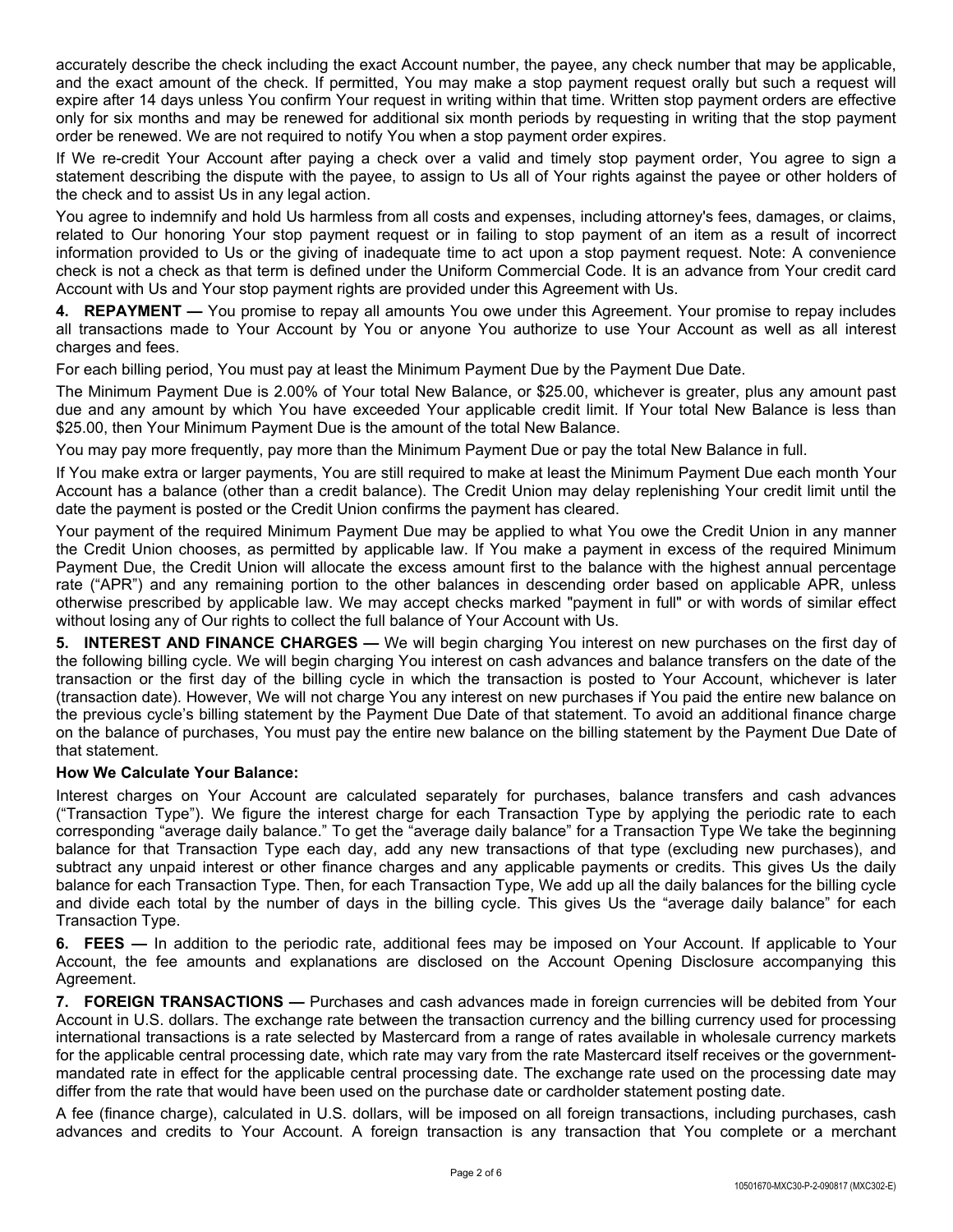completes on Your Card outside of the United States, with the exception of U.S. military bases, U.S. territories, U.S. embassies or U.S. consulates. The Foreign Transaction Fee is set forth on the Disclosure accompanying this Agreement.

**8. AUTHORIZATIONS —** We do not guarantee authorization of a transaction, either by Us or by a third party, even if You have sufficient credit available. You agree that We will not be liable for failing to give an authorization. We also reserve the right to limit the number of transactions that may be approved in one day. We reserve the right to deny certain transactions for any reason and at Our sole discretion, including for default, suspected fraudulent or unlawful activity, internet gambling or any indication of increased risk related to the transaction or the Account. You agree that We have no requirement to notify You of the specific reason We denied a transaction. If We detect unusual or suspicious activity, We may suspend Your credit privileges until We can verify the activity, or We may close the Account.

**9. PREAUTHORIZED CHARGES —** If You default, if the Card is lost or stolen, or We change the Account for any reason, We may suspend automatic charges with third party vendors. If preauthorized charges are suspended, You are responsible for making direct payment for such charges until You contact the third party to reinstate the automatic charges.

**10. DEFAULT —** You will be in default under this Agreement if You fail to pay the Minimum Payment Due by its Payment Due Date; pay by a check or similar instrument that is not honored or that We must return because it cannot be processed; pay by automatic debit that is returned unpaid; make any false or misleading statements in any credit application or credit update; file for bankruptcy; or die. You will also be in default if You fail to comply with the terms of this Agreement or any other Agreement You have with Us.

If You default, We may close Your Account and require You to pay any unpaid balance immediately, subject to applicable law. In this Agreement and on Your Credit Card Application, You gave Us a security interest in all individual or joint share and/or deposit accounts with the Credit Union and authorized Us, if You defaulted, to apply the balance in these accounts to any amounts due. You agree We may rely on Your agreement and authorization to, upon Your default, apply any balance to any amounts due on Your Account.

**11. LIABILITY FOR UNAUTHORIZED USE-LOST/STOLEN CARD NOTIFICATION —** If You notice the loss or theft of Your credit card or a possible unauthorized use of Your Card, You should write to Us immediately at 6921 E. 72nd Ave., Commerce City, CO, 80022 or call Us at (888) 241-2500, Monday through Saturday during regular business hours.

You will not be liable for any unauthorized use that occurs after You notify Us. You may, however, be liable for unauthorized use that occurs before Your notice to Us. However, if You exercise reasonable care in safeguarding Your Card from risk of loss or theft and, upon discovering the loss or theft promptly report the loss or theft to Us, You will not be liable for any unauthorized transactions. In any case, Your liability for unauthorized transactions will not exceed \$50.

**12. CHANGING OR TERMINATING YOUR ACCOUNT —** As permitted by law, the Credit Union may change the terms of this Agreement and any attached Disclosure from time to time. Notice of any change will be given in accordance with applicable law. To the extent permitted by law, changes to the Agreement may apply to Your existing account balance as well as to future transactions.

**Arizona, California, Idaho, Louisiana, New Mexico, Nevada, Texas, Washington, and Wisconsin Residents -** Either You, Your spouse or the Credit Union may terminate this Agreement at any time, but termination by You, Your spouse or the Credit Union will not affect Your obligation to pay the account balance plus any finance and other charges You or Your spouse owe under this Agreement. Your obligation to pay the account balance plus any finance and other charges You owe under this agreement are subject to all applicable laws and regulations regarding repayment requirements. The Card or Cards You receive remain the property of the Credit Union and You must recover and surrender to the Credit Union all Cards upon request or upon termination of this Agreement whether by You or the Credit Union.

**Residents of all other states -** Either You or the Credit Union may terminate this Agreement at any time, but termination by You or the Credit Union will not affect Your obligation to pay the account balance plus any finance and other charges You owe under this Agreement. Your obligation to pay the account balance plus any finance and other charges You owe under this agreement are subject to all applicable laws and regulations regarding repayment requirements. The Card or Cards You receive remain the property of the Credit Union and You must recover and surrender to the Credit Union all Cards upon request or upon termination of this Agreement whether by You or the Credit Union.

**13. AUTHORIZED USERS —** Upon Your request, We may issue additional Cards for authorized users that You designate. You must notify Us in writing of any termination of an authorized user's right to access Your Account. Your notice must include the name of the authorized user and Your Account number and/or any subaccount number issued to the authorized user along with the authorized user's Card and any convenience or other access checks issued to the authorized user. If You cannot return the authorized user's Card or access checks and if You request Your Account to be closed, We will close Your Account and You may apply for a new Account. Alternatively, We may, at Our sole discretion, issue You a new Account number and a new Card.

**14. CREDIT REPORTS AND NOTICE OF NEGATIVE INFORMATION —** You authorize the Credit Union to obtain credit reports and any other information We may need to verify Your identity and use of the Account when opening Your Account and for any update, increase, renewal, extension, collection or review of Your Account. You authorize the Credit Union to disclose information regarding Your Account to credit bureaus and creditors who inquire about Your credit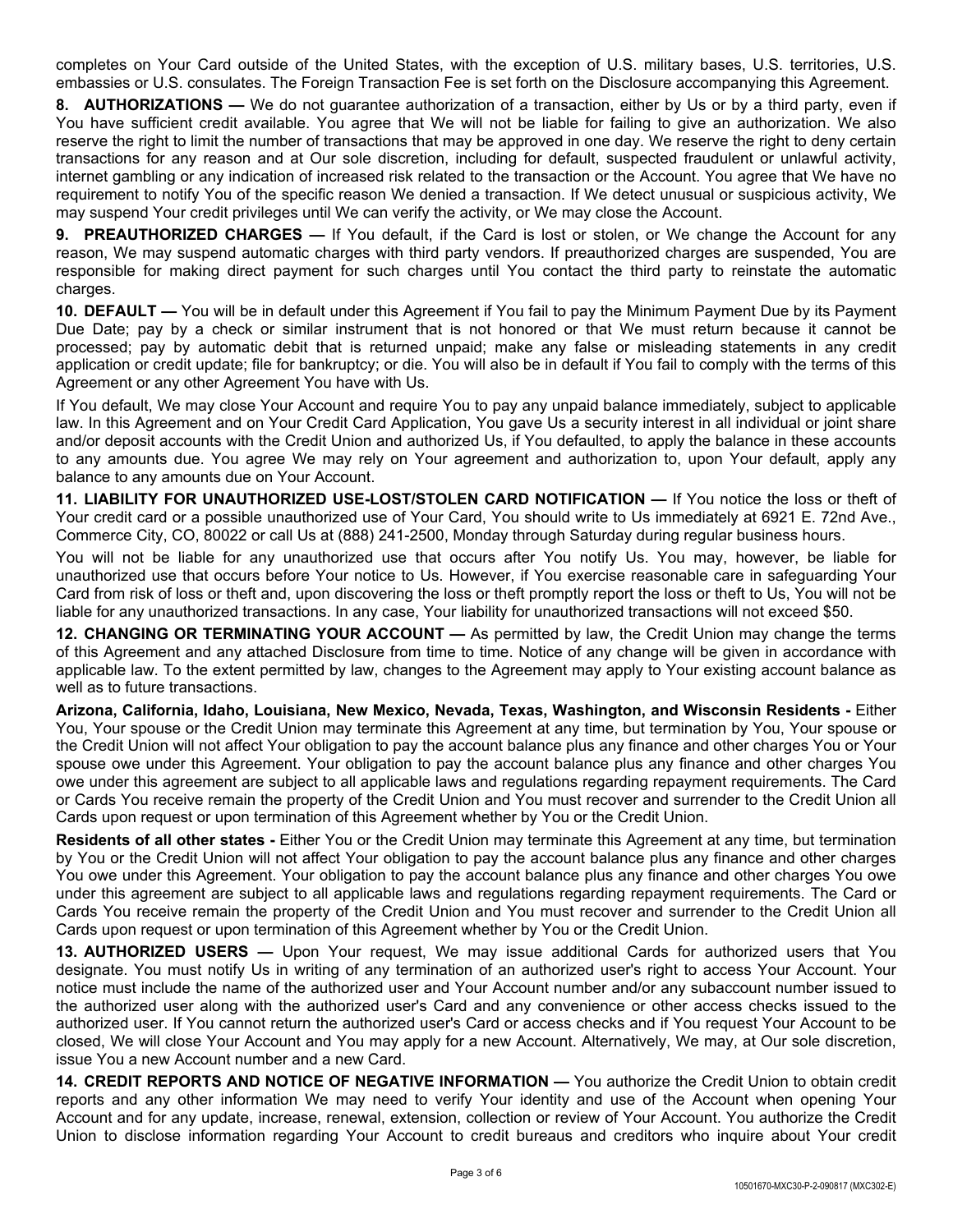standing. We may report information about Your Account to credit bureaus. Late payments, missed payments, or other defaults on Your Account may be reflected on Your credit report.

**15. JOINT ACCOUNTS —** If this is a joint Account, each of You will be individually and jointly responsible for paying all amounts owed under this Agreement. This means that the Credit Union can require any one of You individually to repay the entire amount owed under this Agreement. Each of You authorizes the other(s) to make transactions on the Account individually. Any one of You may terminate the Account and the termination will be effective as to all of You.

**16. EFFECT OF AGREEMENT —** This Agreement is the contract which applies to all transactions on Your Account even though the sales, cash advances, credit or other slips You sign or receive may contain different terms.

**17. SEVERABILITY AND FINAL EXPRESSION —** This Agreement is the final expression of the terms and conditions of Your Account. This written Agreement may not be contradicted by evidence of any alleged oral Agreement. Should any part of this Agreement be found to be invalid or unenforceable, all other parts of this Agreement shall remain in effect and fully enforceable to the fullest extent possible under this Agreement.

**18. ILLEGAL TRANSACTIONS PROHIBITED —** You agree that You will not use Your Card for any transaction, including any type of electronic gambling transaction through the Internet, that is illegal under applicable federal, state, or local law.

Even if You use Your Card for an illegal transaction, You will be responsible for all amounts and charges incurred in connection with the transaction. This paragraph shall not be interpreted as permitting or authorizing any transaction that is illegal.

**19. APPLICABLE LAW —** The terms and enforcement of this Agreement shall be governed by federal law and the law of Colorado.

**20. ENFORCING THIS AGREEMENT —** We can delay in enforcing or fail to enforce any of Our rights under this Agreement without losing them.

**21. COLLECTION COSTS —** If We refer collection of Your Account to a lawyer who is not Our salaried employee, You are liable for any reasonable attorney's fees We incur, plus the costs and expenses of any legal action, as further disclosed on this Agreement, or to the extent allowed by law.

**22. ASSIGNMENT —** We may assign any or all of Our rights and obligations under this Agreement to a third party.

**23. CALIFORNIA RESIDENTS —** A married applicant may apply for a separate Account. Applicants: 1) may, after credit approval, use the credit card Account up to its credit limit; 2) may be liable for amounts extended under the plan to any joint applicant. As required by law, You are hereby notified that a negative credit report reflecting on Your credit record may be submitted to a credit reporting agency if You fail to fulfill the terms of Your credit obligations.

24. FLORIDA RESIDENTS — You (borrower) agree that, should We obtain a judgment against You, a portion of Your disposable earnings may be attached or garnished (paid to Us by Your employer), as provided by Florida **and Federal law.**

**25. MARYLAND RESIDENTS —** To the extent, if any, that Maryland law applies to Your Account, We elect to offer Your Card Account pursuant to Title 12, Subtitle 9 of the Maryland Commercial Law Article.

**26. MISSOURI RESIDENTS — Oral Agreements or commitments to loan money, extend credit or to forbear from** enforcing repayment of a debt including promises to extend or renew such debt are not enforceable. To protect **You (borrower(s)) and Us (creditor) from misunderstanding or disappointment, any Agreements We reach covering such matters are contained in this writing, which is the complete and exclusive statement of the Agreement between Us, except as We may later agree in writing to modify it.**

**27. NEW YORK RESIDENTS —** We may obtain a credit report in connection with this Account, including for any review, modification, renewal or collections associated with this Account. Upon Your request, You will be informed whether such report was requested and, if so, the name and address of the consumer reporting agency furnishing the report. New York residents may contact the New York State Banking Department at 800.342.3736 or www.dfs.ny.gov to obtain a comparative listing of credit card rates, fees and grace periods.

**28. OHIO RESIDENTS —** The Ohio laws against discrimination require that all creditors make credit equally available to all creditworthy customers and that credit reporting agencies maintain separate credit histories on each individual upon request. The Ohio Civil Rights Commission administers compliance with this law.

**29. SOUTH DAKOTA RESIDENTS —** If You believe there have been any improprieties in making this loan or in the lender's loan practices, You may contact the South Dakota Division of Banking at 1601 N. Harrison Ave, Suite 1, Pierre, SD 57501, or by phone at 605.773.3421.

**30. WISCONSIN RESIDENTS —** If You are married, please contact Us immediately upon receipt of this Agreement at the address or phone number listed on this Agreement and provide Us with the name and address of Your spouse. We are required to inform Your spouse that We have opened an Account for You.

**31. NOTICE TO UTAH BORROWERS —** This written Agreement is a final expression of the Agreement between You and the Credit Union. This written Agreement may not be contradicted by evidence of any oral Agreement. As required by law, You are hereby notified that a negative credit report reflecting on Your credit record may be submitted to a credit reporting agency if You fail to fulfill the terms of Your credit obligations.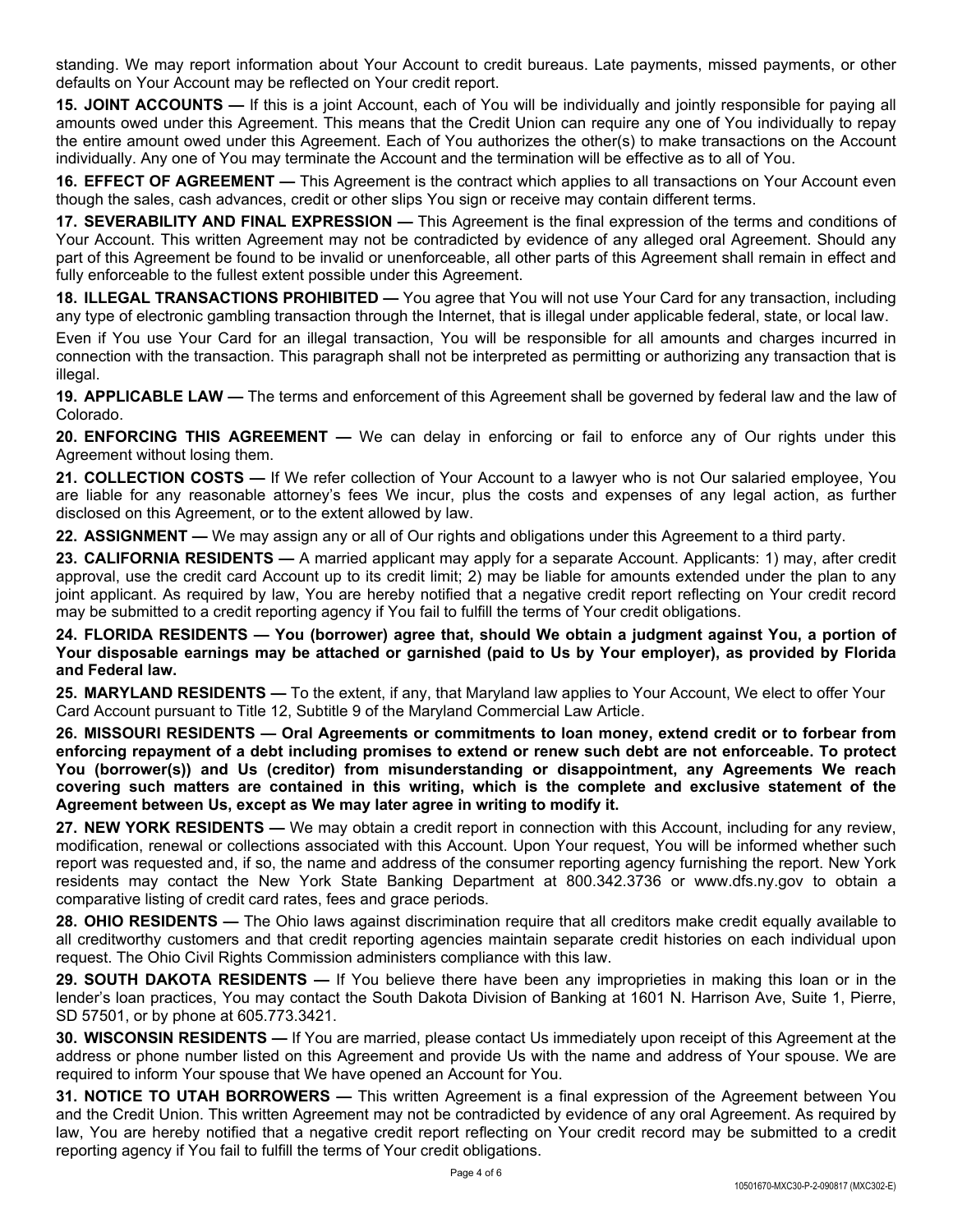## **32. THE FOLLOWING IS REQUIRED BY VERMONT LAW — NOTICE TO CO-SIGNER — YOUR SIGNATURE ON THIS NOTE MEANS THAT YOU ARE EQUALLY LIABLE FOR REPAYMENT OF THIS LOAN. IF THE BORROWER DOES NOT PAY, THE LENDER HAS A LEGAL RIGHT TO COLLECT FROM YOU.**

MASTERCARD IS A REGISTERED TRADEMARK, AND THE CIRCLES DESIGN IS A TRADEMARK OF MASTERCARD INTERNATIONAL INCORPORATED.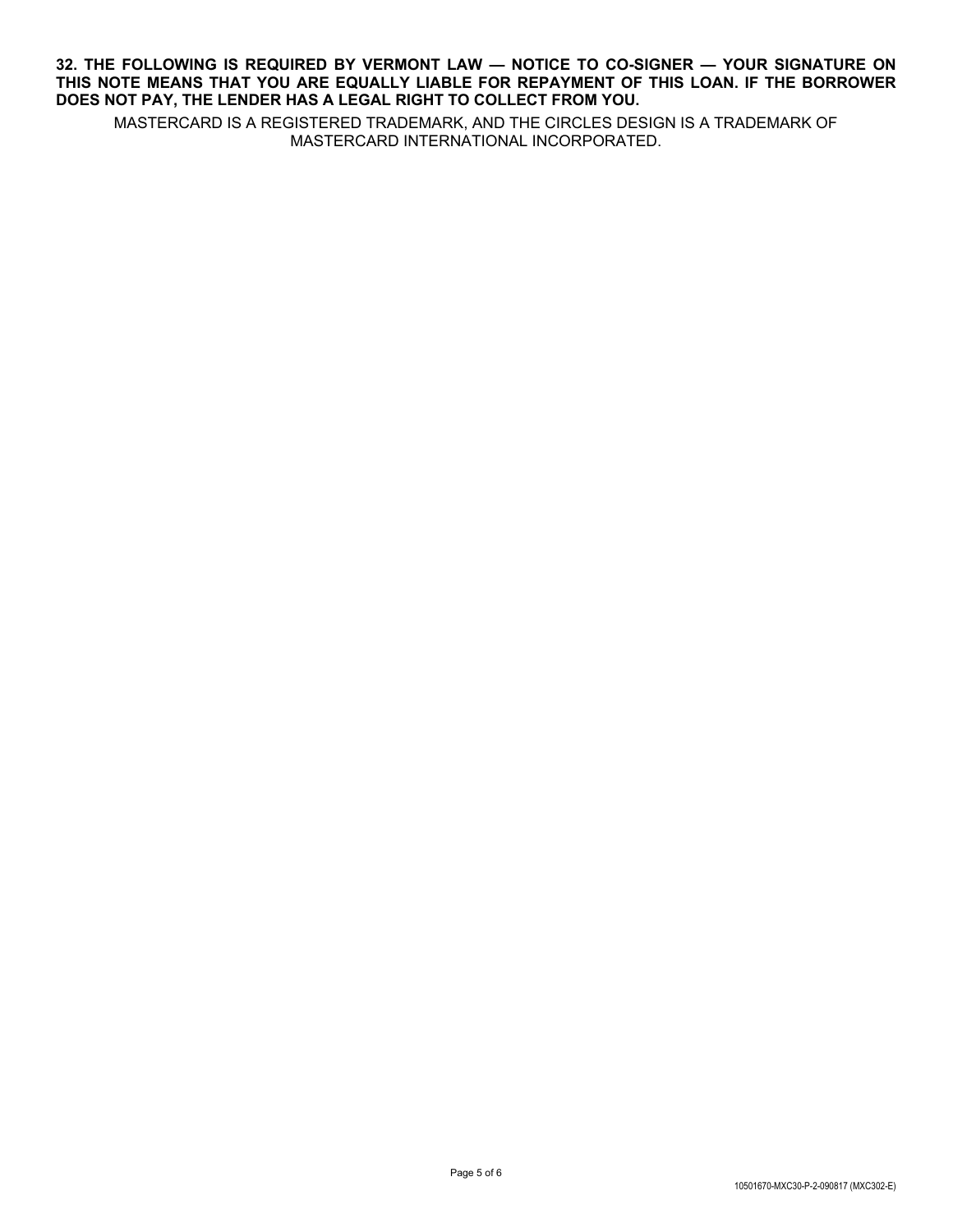## **Your Billing Rights: Keep this Document for Future Use**

This notice tells You about Your rights and Our responsibilities under the Fair Credit Billing Act.

## **What To Do If You Find A Mistake On Your Statement**

If You think there is an error on Your statement, write to Us at the address listed on Your statement.

In Your letter, give Us the following information:

- **Account information:** Your name and Account number.
- **Dollar amount:** The dollar amount of the suspected error.
- **Description of problem:** If You think there is an error on Your bill, describe what You believe is wrong and why You believe it is a mistake.

You must contact Us:

- Within 60 days after the error appeared on Your statement.
- At least three business days before an automated payment is scheduled, if You want to stop payment on the amount You think is wrong.

You must notify Us of any potential errors **in writing** or electronically. You may call Us, but if You do We are not required to investigate any potential errors and You may have to pay the amount in question.

### **What Will Happen After We Receive Your Letter**

When We receive Your letter, We must do two things:

- 1. Within 30 days of receiving Your letter, We must tell You that We received Your letter. We will also tell You if We have already corrected the error.
- 2. Within 90 days of receiving Your letter, We must either correct the error or explain to You why We believe the bill is correct.

While We investigate whether or not there has been an error:

- We cannot try to collect the amount in question, or report You as delinquent on that amount.
- The charge in question may remain on Your statement, and We may continue to charge You interest on that amount.
- While You do not have to pay the amount in question, You are responsible for the remainder of Your balance.
- We can apply any unpaid amount against Your credit limit.

After We finish Our investigation, one of two things will happen:

- **If We made a mistake:** You will not have to pay the amount in question or any interest or other fees related to that amount.
- **If We do not believe there was a mistake:** You will have to pay the amount in question, along with applicable interest and fees. We will send You a statement of the amount You owe and the date payment is due. We may then report You as delinquent if You do not pay the amount We think You owe.

If You receive Our explanation but still believe Your bill is wrong, You must write to Us within **10 days** telling Us that You still refuse to pay. If You do so, We cannot report You as delinquent without also reporting that You are questioning Your bill. We must tell You the name of anyone to whom We reported You as delinquent, and We must let those organizations know when the matter has been settled between Us.

If We do not follow all of the rules above, You do not have to pay the first \$50 of the amount You question even if Your bill is correct.

### **Your Rights if You Are Dissatisfied With Your Credit Card Purchases**

If You are dissatisfied with the goods or services that You have purchased with Your credit card, and You have tried in good faith to correct the problem with the merchant, You may have the right not to pay the remaining amount due on the purchase.

To use this right, all of the following must be true:

- 1. The purchase must have been made in Your home state or within 100 miles of Your current mailing address, and the purchase price must have been more than \$50. (Note: Neither of these are necessary if Your purchase was based on an advertisement We mailed to You, or if We own the company that sold You the goods or services.)
- 2. You must have used Your credit card for the purchase. Purchases made with cash advances from an ATM or with a check that accesses Your credit card Account do not qualify.
- 3. You must not yet have fully paid for the purchase.

If all of the criteria above are met and You are still dissatisfied with the purchase, contact Us **in writing** or electronically at the address listed on Your statement.

While We investigate, the same rules apply to the disputed amount as discussed above. After We finish Our investigation, We will tell You Our decision. At that point, if We think You owe an amount and You do not pay, We may report You as delinquent.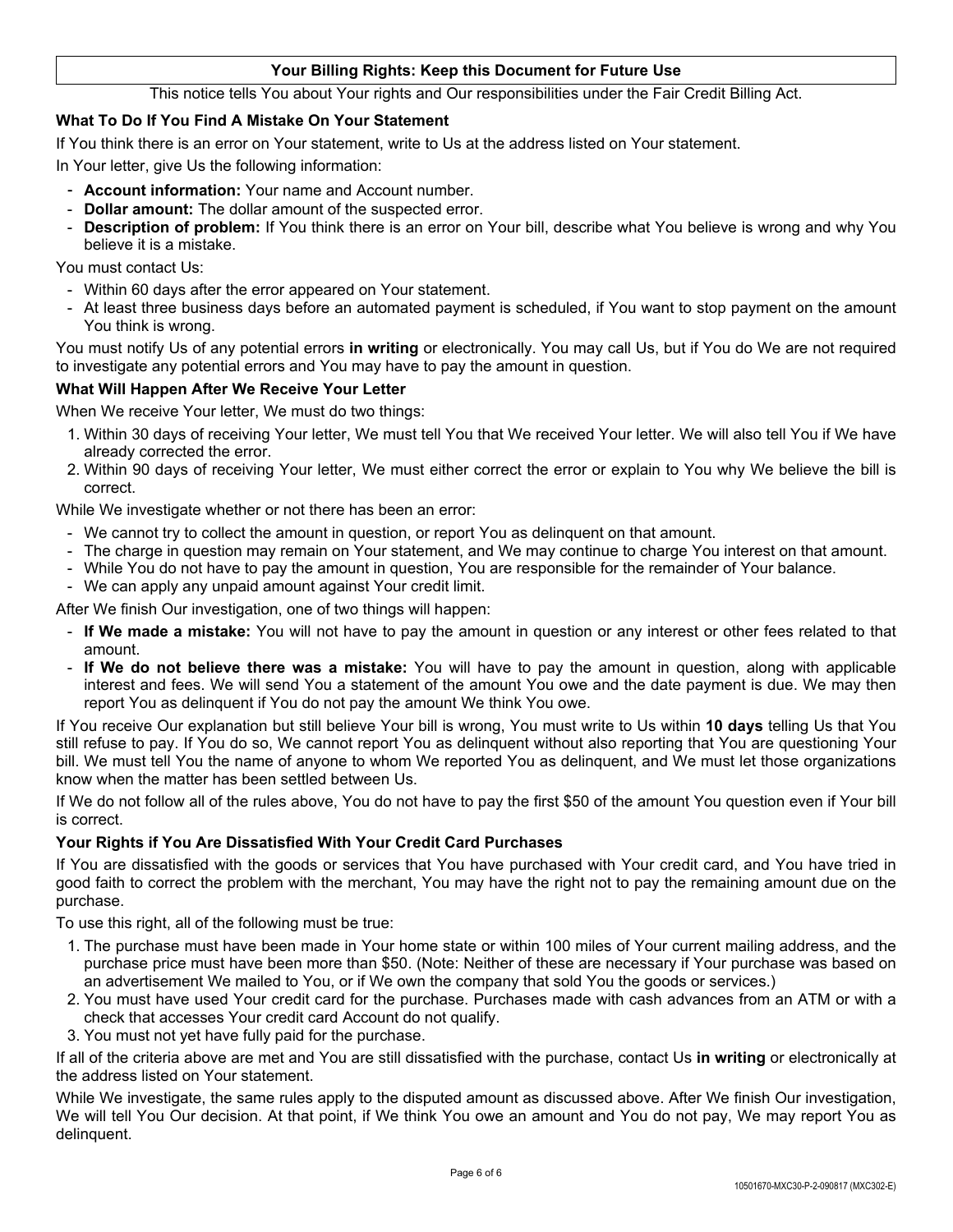

Main - Commerce City Office 6921 East 72<sup>nd</sup> Avenue Commerce City, CO 80022 Phone: (303) 287-8025 Fax: (303) 287-5803 www.YourBetterBankingChoice.com

# **APPLICATION AND SOLICITATION DISCLOSURE**



# **PLATINUM MASTERCARD**

| <b>Interest Rates and Interest Charges</b>                                   |                                                                                                                                                                                                    |
|------------------------------------------------------------------------------|----------------------------------------------------------------------------------------------------------------------------------------------------------------------------------------------------|
| Annual Percentage Rate (APR) for<br><b>Purchases</b>                         | 10.90% to 21.00%, based on your creditworthiness.                                                                                                                                                  |
| <b>APR for Balance Transfers</b>                                             | 10.90% to 21.00%, based on your creditworthiness.                                                                                                                                                  |
| <b>APR for Cash Advances</b>                                                 | 10.90% to 21.00%, based on your creditworthiness.                                                                                                                                                  |
| How to Avoid Paying Interest on<br><b>Purchases</b>                          | Your due date is at least 25 days after the close of each billing cycle. We will<br>not charge you any interest on purchases if you pay your entire balance by<br>the due date each month.         |
| For Credit Card Tips from the<br><b>Consumer Financial Protection Bureau</b> | To learn more about factors to consider when applying for or using a<br>credit card, visit the website of the Consumer Financial Protection<br>Bureau at http://www.consumerfinance.gov/learnmore. |
| <b>Fees</b>                                                                  |                                                                                                                                                                                                    |
| <b>Set-up and Maintenance Fees</b><br>- Annual Fee<br>- Application Fee      | \$25.00<br>\$10.00                                                                                                                                                                                 |
| <b>Transaction Fees</b><br>- Foreign Transaction Fee                         | 1.00% of each transaction in U.S. dollars                                                                                                                                                          |
| <b>Penalty Fees</b><br>- Late Payment Fee<br>- Returned Payment Fee          | Up to \$15.00<br>Up to \$25.00                                                                                                                                                                     |

### **How We Will Calculate Your Balance:**

We use a method called "average daily balance (excluding new purchases) (including new balance transfers and cash advances)."

### **Effective Date:**

The information about the costs of the card described in this application is accurate as of: October 31, 2017This information may have changed after that date. To find out what may have changed, contact the Credit Union.

**For California Borrowers, the Platinum Mastercard is a secured credit card. Credit extended under this credit** card account is secured by various personal property and money including, but not limited to: (a) any goods you purchase with this account, (b) any shares you specifically pledge as collateral for this account on a separate Pledge of Shares, (c) all shares you have in any individual or joint account with the Credit Union excluding shares in an Individual Retirement Account or in any other account that would lose special tax treatment under state or federal law, and (d) collateral securing other loans you have with the Credit Union excluding dwellings. **Notwithstanding the foregoing, you acknowledge and agree that during any periods when you are a covered** borrower under the Military Lending Act your credit card will be secured by any specific Pledge of Shares you grant us but will not be secured by all shares you have in any individual or joint account with the Credit Union. For clarity, you will not be deemed a covered borrower if: (i) you establish your credit card account when you are **not a covered borrower; or (ii) you cease to be a covered borrower.**

#### **Other Fees & Disclosures:**

#### Late Payment Fee:

\$15.00 or the amount of the required minimum payment, whichever is less, if you are one or more days late in making a payment.